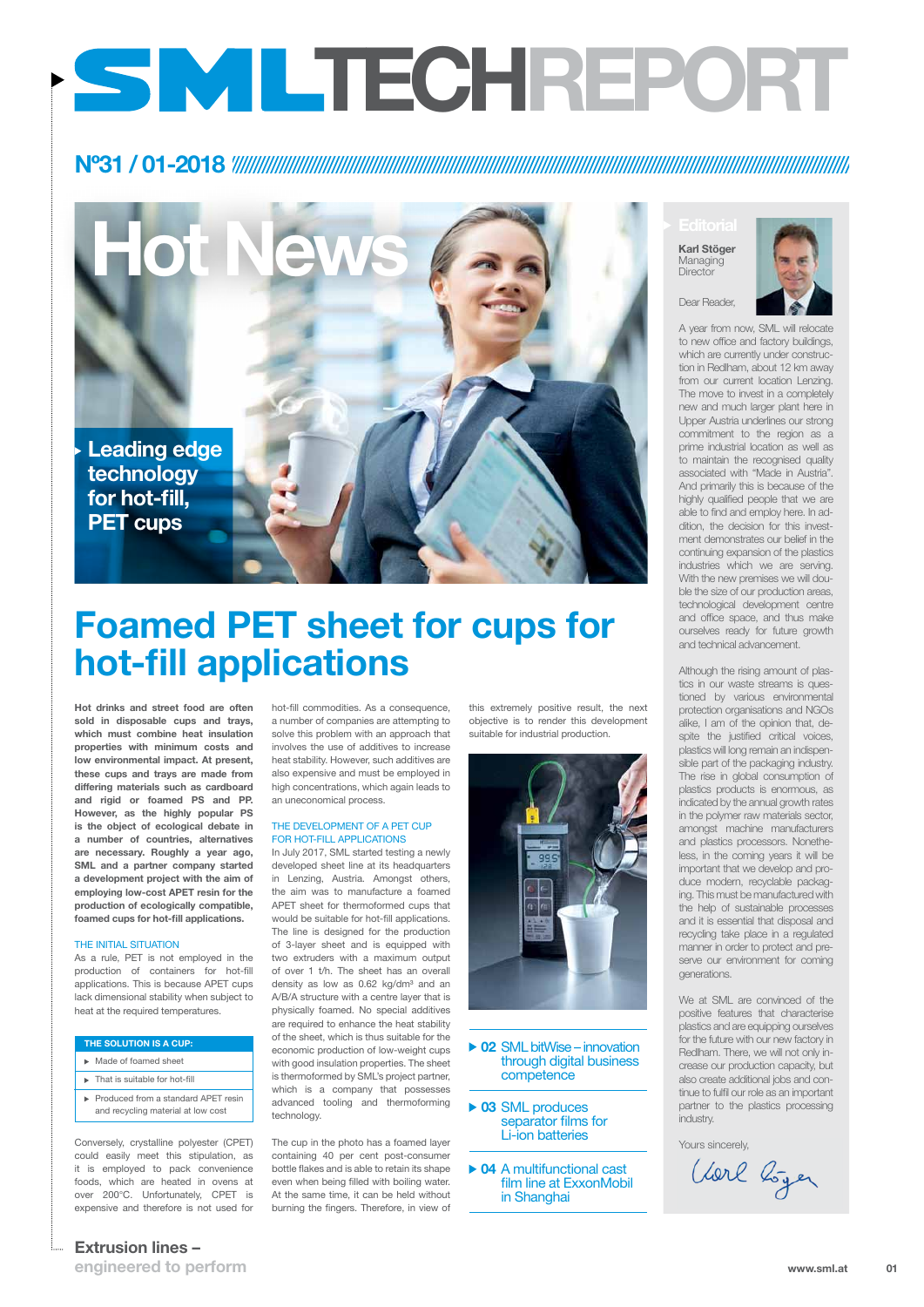**With the launch of the new bitWise process data analytics and integration framework, SML has embraced the potential promised by the fourth industrial revolution and the digital transformation, moved beyond the hype and is delivering tangible customer value today.**

The founding of a Digital Business Competence Center (DBCC) at SML underlines the company's commitment to supplement its innovative, highperformance extrusion lines with digital solutions and services, and thus answer the increasing demand of customers for data integration and data-driven product extensions.

The new bitWise platform provides concrete solutions and has already

enabled initial customers to integrate SML extrusion lines with custom MES and ERP applications. This not only increases end-to-end process visibility, but also allows our customers to apply for financial subsidies or tax benefits which are currently granted for Industry 4.0 solutions in a number of countries. Using flexible architecture and open standards such as OPC UA and REST-APIs these types of integration now can be implemented far more quickly, enabling specific national grant stipulations and individual integration needs to be met with minimal effort on the part of the customer.

### PRODUCT TRACKING

The end-to-end tracking of products is a common requirement in many industries. Accordingly, another key feature of

the new bitWise platform is the unique identification of every film and sheet roll produced, which creates an audit trail that links all production parameters and related data such as quality measurements.

### High tensile PET adhesive tape FILM PRODUCED USING THE NEW **MDO UNIT**

The use of a cutting-edge, special purpose, time series database ensures outstanding performance and the highly efficient storage of ever-larger data volumes. This facilitates data-driven decisions based on vast amounts of data, which can even be gathered across numerous extrusion lines and plants. Moreover, a

### Eight rollers for the central **ORIENTATION** module with an **INLINE ADJUST-ABLE GAP**

modern, web-based user interface adapted to both desktops and mobile clients, allows easy remote access and places the right information at the user's fingertips in any location.

With bitWise at the core of its digital business strategy - maximising customer business value by combining the companys' extensive process and engineering competence with advanced data analytics - SML has embarked on the exciting journey from hindsight, to insight and foresight.

### **TECHREport**

**During the past four years SML has delivered a range of new machine direction oriented (MDO) cast film lines with an inline adjustable stretching gap. The new MDO is employed for both hygiene films produced according to the cold stretch process and applications with PET, PA, PP and PE films manufactured using hot stretching.** 

### Breathable film lines operating WITH THE NEW MDO UNIT SHOW enormous output increases SML offers cast film lines for LLDPE

breathable films with a maximum roller width of 4m and a top production speed of 500 m/min. Film weights range from 10 to 40 grams/m² and the introduction of the MDO unit with inline adjustable gap is the main factor in an enormous increase in output.

**02 www.sml.at engineered to perform**

PET adhesive tape films can be manufactured with a thickness of 65 microns and a 2.5m film net width, which demonstrates the capability of the new MDO to handle enormous stretching forces. These films can be produced with an output of 1,000 kg/h at a stretching ratio of 1:4. The resultant adhesive tape

films possess good transparency and high gloss, which result from the high degree of orientation. This induces finely dispersed film crystallinity and a wavelength that permits light permeation.

Orientation is carried out between the holdback and pull units, whereby the



stretching gap is adjustable from 70mm to 350mm. Gap adjustment is effected smoothly and precisely by means of servo positioning drives. The holdback unit before the gap features a combination of one rubber and one steel stretching roller. Enlacement around the two rollers amounts to almost 360 degrees and serves both

**SML MDO technology with inline adjustable gap geometry**

as a perfect hold point and a source of high stretching forces. In addition, the nip rollers 1 and 4 prevent the entrainment of air between the roller surface and the film, thus ensuring uniform heat transfer across the roller width and reduced necking of the film in the stretching gap. The design of the pull unit with one steel and one rubber stretching roller is identical to that of the holdback unit, but in a mirror image version. All the rollers are equipped with individual line drives.

### Advantages of an inline adjustable stretching gap

The impact of the film orientation on the crystalline structure of the film is determined by the actual stretching speed, which is an arithmetical number. This figure is calculated by dividing the stretching gap length with the residence time of the film. The shorter the stretching gap and the higher the line speed, the greater the actual stretching speed.

Orientation creates the crystallinity of the oriented film in an exothermic process. Heat is generated through the orientation triggered sliding of the crystalline lamellae. This promotes uniform film orientation, but the film will break if the critical limit of the stretching speed is exceeded. The best film properties can be obtained by means of a defined, optimum film stretching speed in the stretching gap. Various test runs in this field have proven that the required mechanical film properties (tenacity, elongation) and achievable film shrinkage values can be set at a slow line speed, which saves precious raw material. Subsequently, the line speed and output may be increased by simultaneously varying the gap length in order to maintain the established optimum stretching speed. The underlying principle involves the use of the optimum stretching speed determined for each application during all stages of production.





## **Innovation around the product through digital business competence**

### **Extrusion lines –**

## bit *Wise*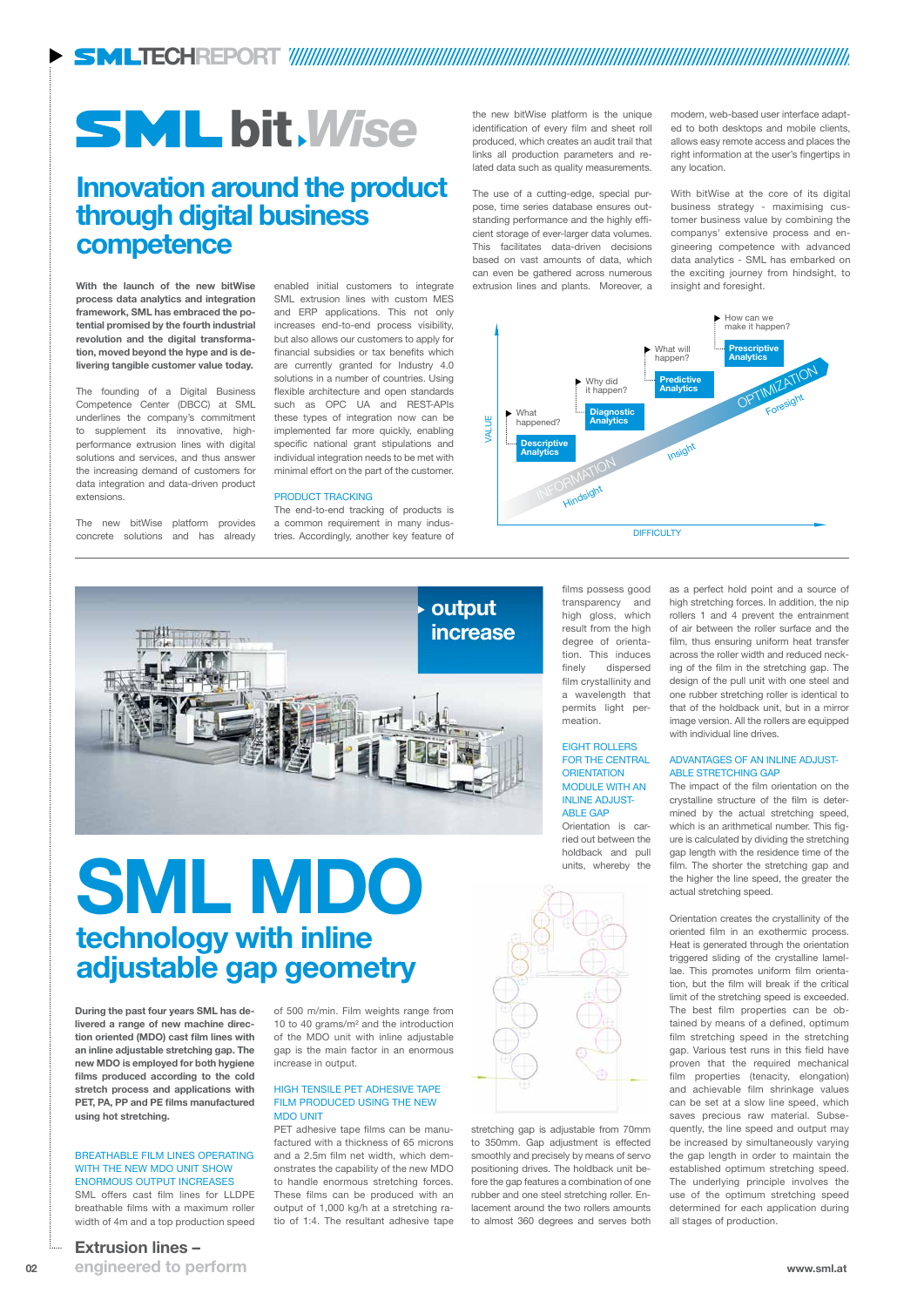

**One of the most important factors in lamination or coating is the bonding between the extrusion layer and the substrate. As not every coating or laminating layer adheres to every substrate, SML has placed a special focus on this area and has researched into the possibilities for modification of both the substrate and the coating material in order to improve the bonding force, or even create adhesion where previously none existed.**

#### Substrate-related measures

The most commonly used tool with regard to the substrate is corona treatment. In principle, this involves a high voltage discharge via an electrode onto the substrate surface. The applied energy changes the molecular structure of the surface and thus increases its wettability. Flame treatment is similar, but in this case passes with a gas burner activate the substrate surface.

For the coating of thick, bulky materials such as needle felt or products that can contain moisture from upstream production processes, e.g. woven fabrics, the incoming web can be preheated with hot rollers, hot air or infrared panels in order to both dissipate the moisture and improve the penetration of the coating layer into the substrate.

In the case of combinations such as PE-LD and PET film, which do not adhere chemically, a water-based anchor coating can be employed with a primer station and this method is frequently used for printed products in the flexible packaging industry.

### Improved bonding with the extruded coating layer

Time in air gap (TIAG) is a well-known parameter in the extrusion coating field. It defines the period that elapses between the exit of the polymer from the flat die and

### THE SEPARATOR - REQUIREMENTS and applications

contact with the substrate surface. During this interval the melt can oxidise, which is important for the creation of bonding forces. At higher line speeds the melt has insufficient time to oxidise and therefore the die distance has to be adjusted by means of a vertical extruder carriage in order that the TIAG can be increased and the problem solved.

### A dry separator production **PROCESS**

Another method of improving melt oxidation is to blow ozone onto the extruded melt curtain directly in front of the lamination nip. This is a very effective way of raising bond-



ing strength, but some customers are concerned about the use of ozone, which can be harmful to humans. Therefore, this solution requires an efficient extractor system.

Equally common is the use

of coextrusion by means of feedblock technology. In this

process, tie layers such as EAA or EMA create the missing link needed to bond two material types that are usually incompatible. Most tie layers are corrosive and therefore corrosion-resistant equipment is essential in order to prevent system damage.

SML is able to compare the various methods on its demonstration line, and together with its customers subsequently select the best possible solution for the achievement of market-conform bonding strength in the various extrusion coated and laminated products.

## **Adhesion is what it is all about!**

### **THE SECH REPORT**

## **SML machines produce separator films for**

**A lithium-ion battery cell consists of five main components formed by the casing, an anode, a cathode, electrolyte and a separator. Separator films are one of the most expensive and important parts of the battery and for roughly eight years, SML has been delivering extrusion lines for their production.**

The separator is a key component in all Liion batteries, which are used in e-vehicles, plug-in hybrids, consumer electronics, stationary battery storage systems and power tools. It is located between the anode and cathode and separates them in order to control charging and discharging, and prevent internal short circuits. Therefore, the separator plays a key role with regard to battery performance, safety and reliability and has to meet very specific requirements:

- **Low weight**
- **High porosity for the excellent transmission of lithium ions**
- **Uniform pore distribution and size**
- **Good mechanical properties and chemical resistance**

Two different methods are available for separator production. On the one hand,

there is the wet process and on the other, the dry process for which SML delivers its extrusion lines.

In the dry process, the melted polymer is first extruded as a uniaxially oriented film. The casting line consists of an extrusion unit with up to two extruders and a single or multi-manifold die. Upon leaving the die, the melt is stretched by a ratio of up to 1:100. For film annealing, the line is

equipped with a roll stack with as many as ten rolls and film thickness is controlled by an automatic regulation system. The final unit in the line is the winding station.

The structure and orientation of the pre-film depends upon the processing

conditions and the characteristics of the resin. In the course of the annealing process, the film is annealed at a temperature slightly lower than the polymer's softening temperature with the aim of improving its crystalline structure. During stretching, the annealed film is first deformed in the machine direction by a cold stretch, which creates the pore structure by stretching the film at a lower temperature with a faster strain rate. Hot stretching follows during

which the size of the pores is increased by means of a higher temperature and a slower strain rate. Finally, subsequent relaxation reduces the internal stress within the film and processing is concluded with slitting to the required end film length.

### Advantages of the dry process

As compared to the wet version, SML's dry process offers far greater environmental friendliness, as solvents are not required to excavate the low-molecular material, which in the wet process is needed for pore generation. Moreover, apart from the lower line expenditure, the dry process also offers the additional advantage of reduced raw material costs.

The separator films produced in the dry process can have one- or three-layers and a PP or PE base. They possess oblongshaped pores and owing to their open and uniform structure are suitable for higher power densities.



## **Li-Ion Batteries**

**is a key component in all Li-ion batteries**



**Roll stack of cast film line for separator film**